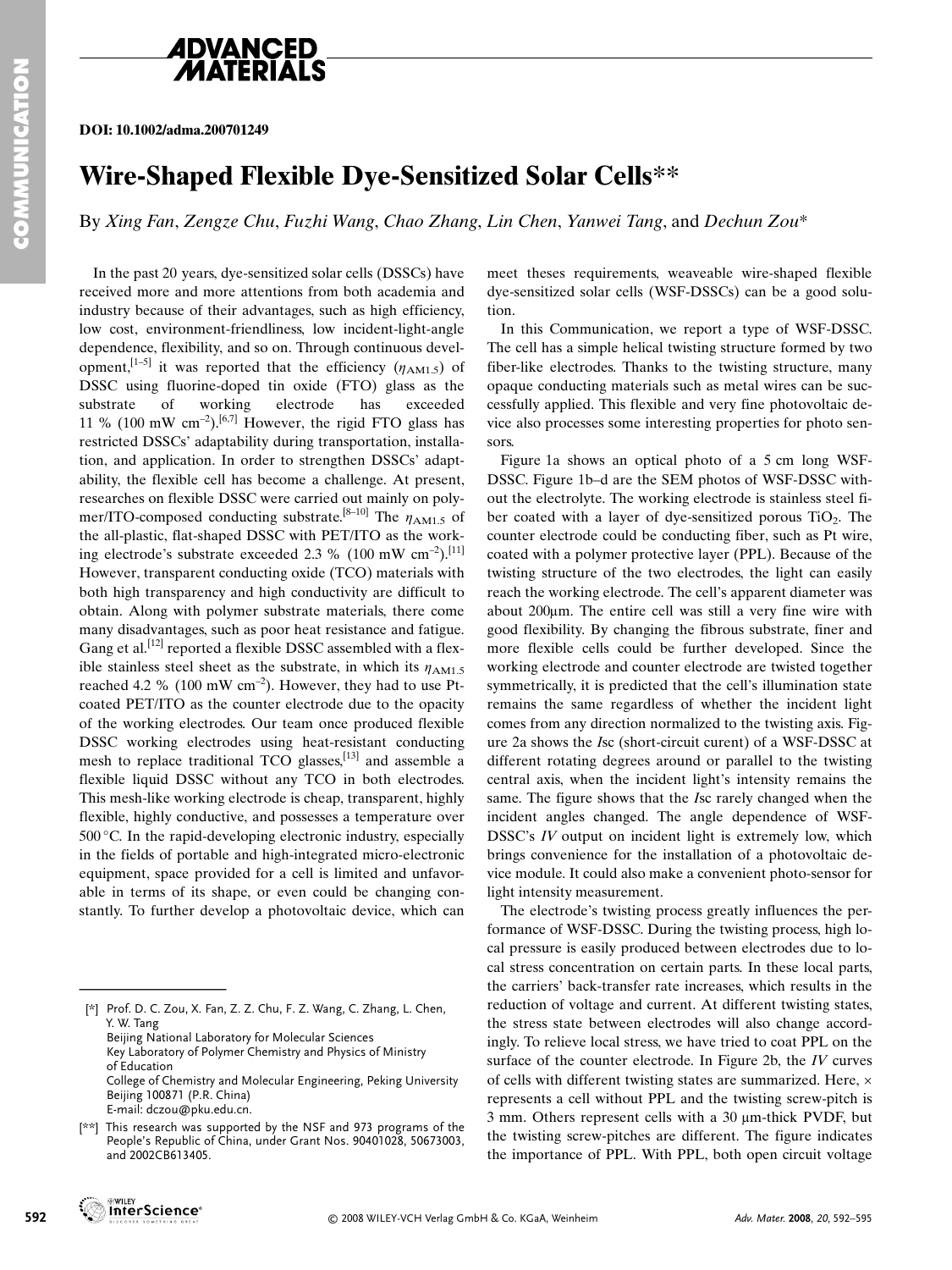



**Figure 1.** a) Optical photo of a twisted WSF-DSSC (Uncut; Radius: ∼0.2 mm); b) and c) SEM photo of a WSF-DSSC (top view); d) SEM photo of a WSF-DSSC (sectional view);



**Figure 2.** a) *Isc* (normalized) vs. incident angles of light; Rotating  $\blacksquare$  around, and  $\triangle$ parallel to the twisting axes. b) *IV* curves of cells with different twisting screw-pitch  $\bigtriangleup$  1.6mm;  $\bullet$  3mm;  $\Box$  7mm;  $\times$  Without PPL.

and short circuit current apparently increase. The soft polymer materials could relieve the stress concentration between the two electrodes through elastic deformation within a certain range of pressure, which suppressed the back-transfer of the carrier. The figure also indicates that with a shortened twisting screw-pitch, the cell's open-circuit voltage (*V*oc) decrease slowly, and the *I*sc increase at first and decrease later on. The reason is that when they are twisted loosely, the distance between the two electrodes is longer; the transfer distance of the carriers inside the cell is farther which results in higher inner resistance. If the twisting is too tight, although the PPL could release some local stress, the carrier's back-transfer rate to some extent increased. It is believed that the cell performance will be further improved after optimization of PPL's materials and structure.

We have also found that the conducting fiber's surface porous  $TiO<sub>2</sub>$  layer (PTL) structure will not only affect the dye's adsorption but also exert a great influence on the kinetic behaviors of carriers inside the cell. Since the fiber's specific surface is greater than that of the flat-type, this influence will also be greater. Figure 3a shows the *IV* features of the cell with different thickness of PTL. When the PTL is quite thin, the cell's *V*oc does not change much when the thickness of PTL increased. Thanks to the increase of the dye's adsorption, the *I*sc would increase gradually. When the PTL is  $3.5 \mu m$ thick, the *V*oc, *I*sc, and fill factor of the WSF-DSSC are 610 mV, 0.06 mA, and 0.38, respectively. However, when the thickness of the PTL continues increasing, *V*oc will drop considerably, and *I*sc's increasing speed will slow down and finally the *I*sc begins to drop. In order to study its kinetic behaviors, we compared the light response curves of cells' *V*oc with different PTL thickness. The experiment results are shown in Figure 3b. In this figure, the solid line indicates the light intensity that changes with time and all other curves are normalized while taking their final *V*oc as the base. From Figure 3b, it is observed that when the PTL is thin, a peak appears on the curve, and the curve reaches equilibrium finally. When the PTL's thickness increases, the peak disappears gradually, and the curve will finally increase normally. Hence, we believe that the current carriers' kinetic behaviors have been remarkably changed with the increase of the PTL thickness. When a cell is in an open circuit state, the energy level on the electrode interface is decided by both the production rate and back-transfer rate of the photo-generated carriers. The carriers' back-transfer rate is influenced by the electrode's specific surface and oxidation species concentration near the interface, while the back-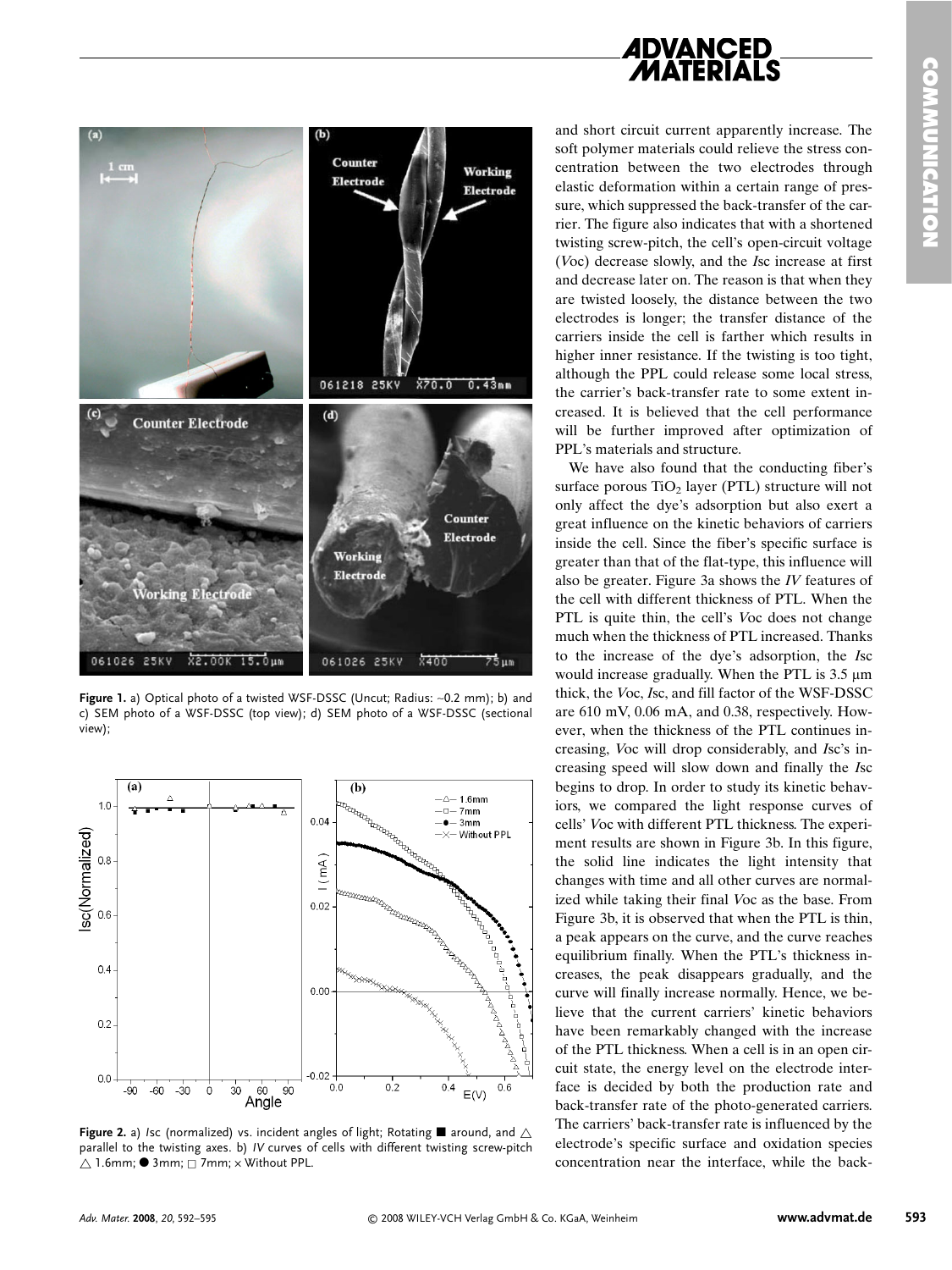## **4DVANCED**



**Figure 3.** a) *IV* Curves of DSSCs with different thickness of PTL; b) Response curves of DSSCs with different thickness of PTL; – light intensity;  $\blacksquare$  2 µm;  $\bigcirc$  2.7 µm;  $\blacktriangle$  3.5 µm;  $\nabla$  7 µm;  $\Diamond$  12.5 µm;  $\times$  24 µm.

transfer rate constant is much smaller than the production rate constant.[14] When the PTL is thin, the electrode's specific surface is small, and the initial back-transfer rate of the current carrier is small as well. At the moment of illumination, a large amount of photo-generated electrons accumulate rapidly within the conduction band of TiO<sub>2</sub> and the *V*oc increases rapidly. Afterward, carriers' back-transfer rate begins to increase, for oxidation species are concentrated near the electrode's interface later on, *V*oc drops gradually and finally reaches an equilibrium state, and a peak appears on the curve. When the thickness of PTL increases, the elec-

trode's specific surface increases, and the initial back-transfer rate of the current carriers gets larger. Thus, it is hard for photo-generated electrons to rapidly accumulate in the conducting band of  $TiO<sub>2</sub>$ , and the peak disappears. It only gradually achieves equilibrium due to the charging process of the electrode's interface capacitor. Similarly, *V*oc and *I*sc after equilibrium will drop considerably due to the increase of the carriers' back-transfer rate. We believe that cell's performance could be further improved by the optimization of the PTL structure and electrolyte components to make them possess of high dye's adsorption and low carrier back-transfer rate.

Two different WSF-DSSC were combined to work in series or in parallel. Figure 4a are working curves of two cells that worked independently, in series, or in parallel. When two cells worked in series, the total voltage basically equaled the sum of the two cells' respective voltages. When two cells

worked in parallel, the total current outputs basically equaled the sum of the two cells' respective working currents. Figure 4b compares *IV* features of cells with different lengths. The results indicated that, at least within the length range of our experiments, the cell's *I*sc increased linearly as the cell grew longer. The conductivity of the metal materials is much higher than TCO, which could ensure the effective transmission of the photo-generated electrons to the outer circuit. This is very important especially for large-area cells. The above results indicate that, via simple series or parallel connection, WSF-DSSC could provide a special *IV* output in extremely narrow working environments or in those with unique, spatial shape requirements. That is quite useful for fast-developing portable mini electronic equipments based on COMS, which often requires only small current. It is worth proposing that due to the woven features of the WSF-DSSC, they

could be woven into modules with special shapes such as annular-like, rope-like, reticulate-like, branch-like, bag-like, or clothing-like, in order to meet special requirements.

In summary, we have explored a type of WSF-DSSC that does not need TCO. Formed by two fiber-like electrodes twisting together, the entire cell is still flexible wire. The *IV* output of WSF-DSSC is not influenced by the incident angle of the light. By coating PPL on the counter electrode, local stress on certain parts between electrodes could be effectively relieved. The experiment indicated that the PTL structure ex-



**Figure 4.** a) *IV* curves of  $\triangle$  Cell 1;  $\triangledown$  Cell 2;  $\bullet$  Cells connected in series;  $\times$  cells connected in parallel; b) ■ *Isc* and ▲ *Voc of cells with different length.*